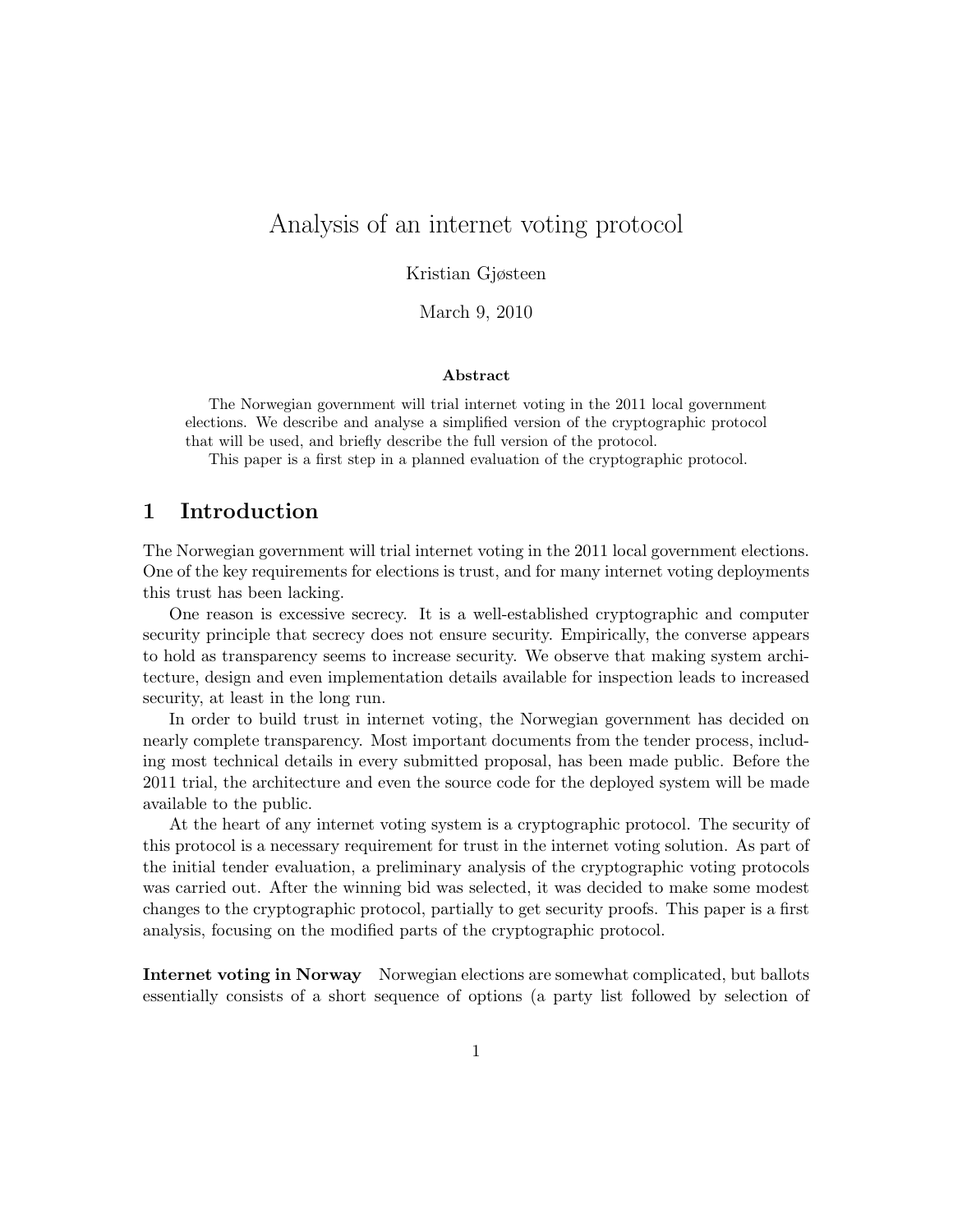candidates, at most about a hundred options in total) chosen from a small set of possible options (at most a few thousand). Note that the entire sequence is required to properly interpret and count the vote. For parliamentary elections order within the sequence is important, while order does not matter for county and municipal elections.

A real-world internet voting system has significant functional constraints.

The voter should not have to interact with the voting system more than once to submit a ballot. Most ballots will be submitted during peak hours, and the submitted ballots must be processed quickly. Once the ballot box closes, the result must be available as soon as possible.

Since cost does matter and secure computing hardware is expensive, any election infrastructure will have quite limited computational resources available for the protocol execution.

We also get functional constraints from security considerations. In practice, the two most significant security problems with internet voting will be compromised computers and coercion.

Since a significant fraction of home computers are compromised, the protocol must allow voters to detect ballot tampering without relying on computers. This is complicated by the fact that voters are unable to do even the simplest cryptographic processing without computer assistance.

When voting from home, no amount of cryptography can protect the voter from coercion. To defend against coercion, we mandate that the system must allow voters to vote multiple times, so-called revoting, counting only the final ballot. Voters may also vote once on paper and this vote should be counted instead of any electronic ballot, no matter when submitted. The internet voting system must essentially allow election administrators to cancel votes.

Defending against coercion by election insiders is very difficult. Before anyone can cast their vote, they must somehow authenticate to the system. For most plausible authentication systems, anyone with access to the authentication system will be able to detect electronic revoting.

In the Norwegian electoral system, for any ballot there will be a large number of legal ballots that are different, but have essentially the same effect on the final election result. Therefore, any coercer with access to the counted ballots (electronic or on paper) can tell his victim to submit an unlikely ballot with the desired effect, then verify that his victim did not revote by observing if the unlikely ballot is preset among the counted ballots.

Related work We can roughly divide the literature into protocols suitable for voting booths [5, 6, 16, 17, 18, 19], and protocols suitable for remote internet voting [7, 8, 14], although protocols often share certain building blocks. One difference is that protocols for voting booths should be both coercion-resistant and voter verifiable, while realistic attack models (the attacker knows everything the voter knows) for remote internet voting probably make it impossible to achieve both true voter verifiability and coercion-resistance.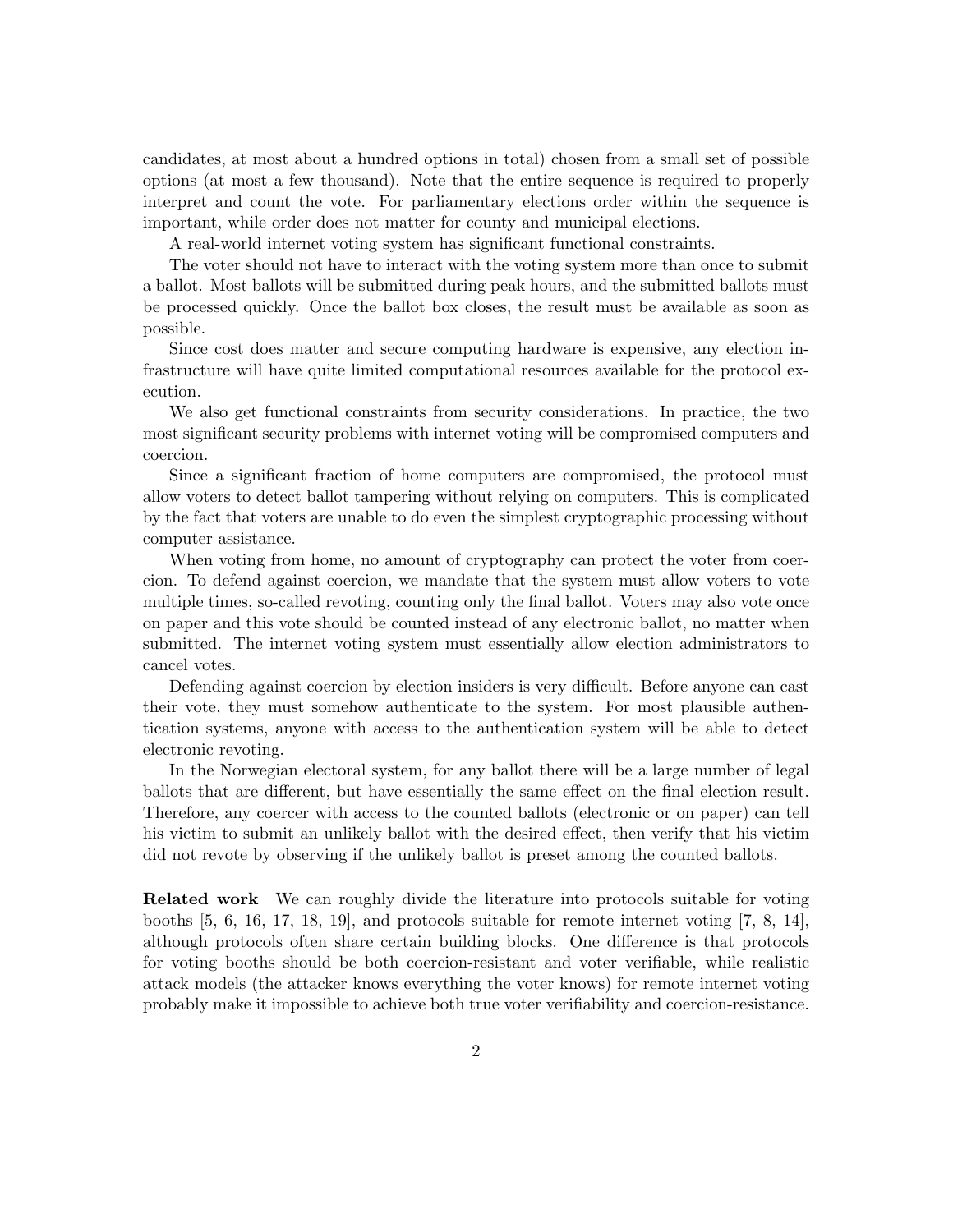For internet voting protocols, we can again roughly divide the literature into two main strands distinguished by the counting method. One is based on homomorphic tallying. Ballots are encrypted using a homomorphic cryptosystem, the product of all the ciphertexts is decrypted (usually using some form of threshold decryption) to reveal the sum of the ballots. For simple elections, this can be quite efficient, but for the Norwegian elections, this quickly becomes unwieldy, if not impossible.

The other strand has its origins in mix nets [3]. Encrypted ballots are sent through a mix net. The mix net ensures that the mix net output cannot be correlated with the mix net input. There are many types of mixes, based on nested encryption [3] or reencryption, verifiable shuffles [12, 17] or probabilistic verification [1, 14], etc. These will be quite efficient, even for the Norwegian elections.

Much of the literature ignores the fact that a voter simply will not do any computations. Instead, the voter delegates computations to a computer. Unfortunately, a voter's computer can be compromised, and once compromised may modify the ballot before submission.

One approach is so-called preencrypted ballots and receipt codes [4, 2], where the voter well in advance of the election receives a table with candidate names, identification numbers and receipt codes. The voter inputs a candidate identification number to vote and receives a response. The voter can verify that his vote was correctly received by checking the response against the printed receipt codes. Note that unless such systems are carefully designed, privacy will be lost.

One natural approach for securely generating the receipt codes is to use a proxy oblivious transfer scheme [13]. A ballot box has a database of receipt codes and the voter's computer obliviously transfers the correct one to a messenger, who then sends the receipt to the voter. The receipt codes should be sent through an independent channel. This ensures that a voter is notified whenever a vote is recorded, preventing a compromised computer from undetectably submitting ballots on the voter's behalf.

Our contribution The cryptographic protocol to be used in Norway is designed by Scytl, a Spanish company. It is mostly a fairly standard internet voting system. Essentially, a voter uses his computers to submit a ballot to an election infrastructure. To defend against coercion, a voter is allowed to submit multiple ballots, where the final submission will be counted. The voter gives his ballot to a computer, which encrypts the ballot and submits it to a ballot box. Once the ballot box closes, the submitted ciphertexts are decrypted in some *decryption service*, based on a reencrypting mix net. An *auditor* supervises the entire process.

The non-standard part of the system is detecting when a compromised computer has altered the ballot. The ballot box and a receipt generator cooperate to compute a sequence of receipt codes for the submitted ballot. These codes are sent to the voter through an independent channel. The voter verifies the receipt codes against a list of precomputed receipt codes printed on his voting card.

Scytl originally proposed to use a pseudo-random function family to compute the receipt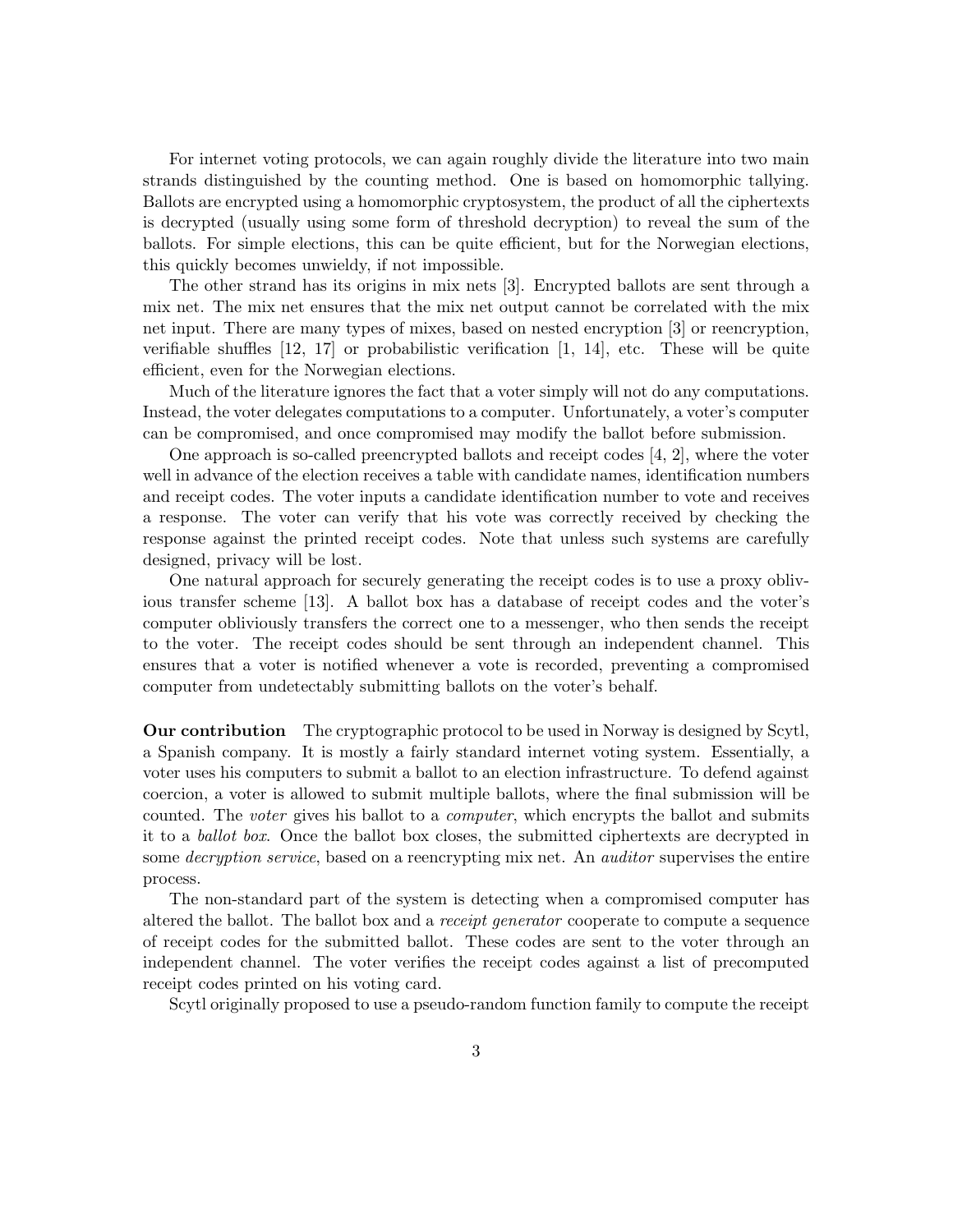codes. While this would most likely be secure, it was difficult to prove anything about the proposal. It was therefore decided to use a slightly different construction. We use the fact that exponentiation is in some sense a pseudo-random function [9, 11], and since ElGamal is homomorphic, exponentiation can be efficiently done "inside" the ciphertext. This gives us a novel and quite efficient scheme.

We note that the protocol described in this paper is a simplified version of the protocol that will be deployed. The essential difference is that the simplified protocol is only secure against passive corruption of infrastructure players. The full protocol has protection against active corruption of infrastructure players. A description and analysis of the full protocol will appear later.

Overview of the paper We describe the security goals for the full protocol in Section 2, as we believe this is of independent interest. We discuss what capabilities an adversary will have, and define what the protocol is supposed to achieve.

The simplified protocol is specified and analysed in Section 3. We also briefly discuss how the full protocol protects against active attacks.

# 2 Security goal

Functionally, our protocol must allow voters to submit, repeatedly, ballots consisting of a sequence of options, each chosen from a set of options  $\mathcal{O}$ , to an infrastructure. After the voting period, the submitted ballots should be counted.

To define security for a protocol, we must define what kind of attackers we face and how we will allow them to influence the election.

We stress that we do not consider coercion in this analysis, beyond the brief discussion in the introduction.

The attacker We start with the standard premise that the attacker controls the network. What remains to decide is which players can be corrupted.

Any external attacker will clearly be able to compromise a number of voters as well as a larger number of computers.

If an infrastructure is divided into a small number of separate players, organizational and non-cryptographic technical measures may make it reasonable to assume that an inside attacker can compromise at most one infrastructure player.

Remark 1. Suppose we have some protocol satisfying the following: (i) the voter submits his vote to the computer, the computer submits an encrypted ballot to the infrastructure, and the infrastructure players cooperate to generate a receipt code and send it directly to the voter; (ii) a single infrastructure player  $X$  is responsible for sending the receipt code to the voter.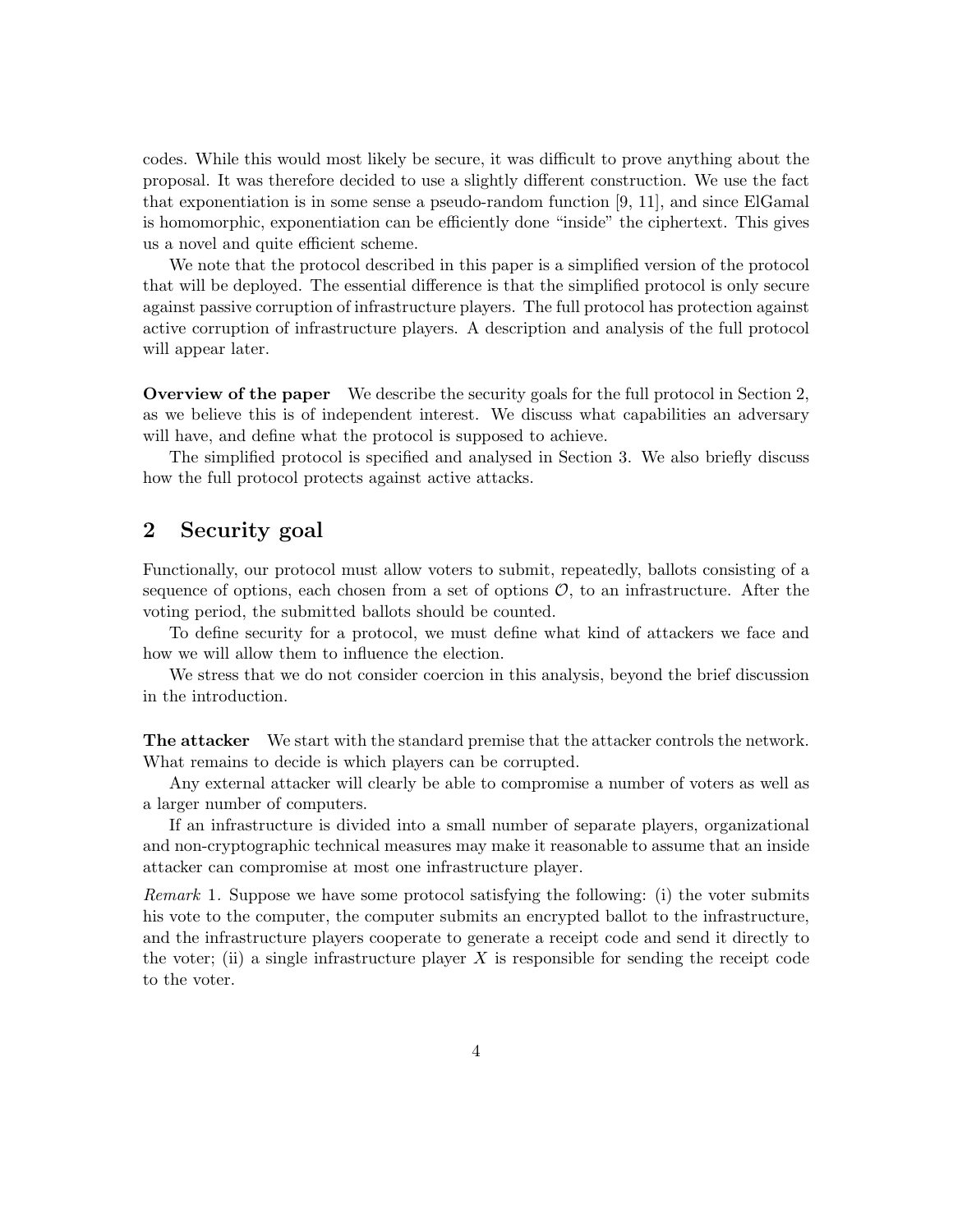Consider the following attack where X and the voter's computer are corrupt. The computer first submits the voter's real ballot to the infrastructure, but the corrupted X delays the receipt code to the voter. Next, the computer submits a forged ballot to the infrastructure, leading to the computation of a new receipt code. This code is discarded by  $X$ , who instead sends the previous receipt code to the voter. The voter now believes his ballot was received correctly. But in reality, the voter's ballot has been replaced by a forged ballot.

The conclusion is that it is impossible for this type of protocol to protect a voter if both his computer and one particular infrastructure player is corrupt. For practical reasons, our protocol will be of this form. We therefore arrive at the following static corruption model:

The attacker may corrupt either (i) any single infrastructure player and any subset of voters and computers, or (ii) the receipt generator.

For the simplified protocol, we use a weaker attack model:

The attacker may corrupt either (i) any subset of voters and computers, or (ii) passively any one infrastructure player.

The attacker's influence We shall allow corrupt voters to submit spoilt ballots, that is, they can submit ballots containing a sequence of options from a set  $\mathcal{O}'$  containing  $\mathcal O$  as a subset.

Since an attacker controls the network between a voter's computer and the election infrastructure, he will certainly be able to delay or block the submission of ballots. Obviously, any corrupt infrastructure player can halt and thereby stop the election. They can usually cause more suspicious integrity failures, again stopping the election.

For usability reasons, the number of receipt codes must be equal to the number of options chosen. Therefore, if the receipt generator is corrupted, it is unavoidable that the number of options on a ballot leaks.

If the voter's computer is compromised, the attacker will see the ballot. The attacker may also modify the ballot, but in this case, the voter should be able to notice with high probability.

Remark 2. Any function from  $\mathcal{O}'$  to the set of receipt codes defines a partition of  $\mathcal{O}'$ . A partition defines an equivalence relation. The uniform distribution on the set of functions from  $\mathcal{O}'$  to the receipt code set therefore induces a probability distribution on the set of equivalence relations on  $\mathcal{O}'$ .

We extend an equivalence relation  $\sim$  on  $\mathcal{O}'$  in the obvious way to strings of options, i.e.  $(v_1, \ldots, v_k) \sim (v'_1, \ldots, v'_{k'})$  if and only if  $k = k'$  and  $v_i \sim v'_i$  for  $i = 1, \ldots, k$ .

The probability that changing a ballot escapes detection should be equal to the probability that the original and modified ballots are equivalent under an equivalence relation sampled from the above distribution.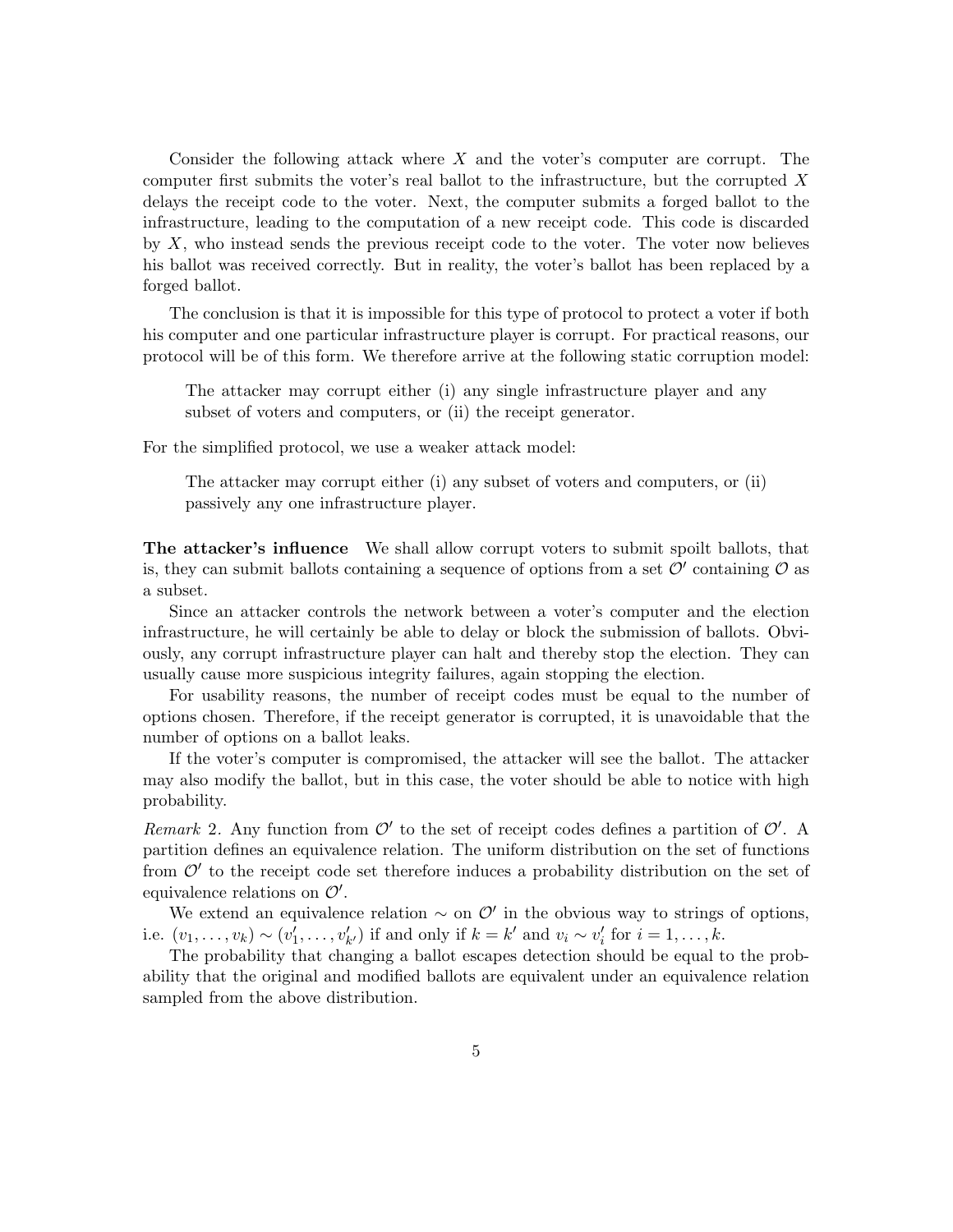

Figure 1: Communication between players in the simplified protocol. The infrastructure players are inside the box.

## 3 Protocol

We describe the simplified protocol. The players in the protocol are the *voter*  $V$ , the voter's computer  $P$ , the ballot box  $B$  the receipt generator  $R$ , and the decryption service D. The *auditor* is not part of the simplified protocol. The players communicate via secure, authenticated channels, as described in Fig. 1. We note that the ballot box knows which voter voter is communicating with which computer.

The voter chooses as its ballot a sequence of *options*  $(v_1, \ldots, v_k)$  from a set of *options*  $\mathcal{O} = \{1, 2, \ldots\}$ , the computer pads the ballots with zeros to a fixed length  $k_{max}$ , encrypts it with the election encryption key and submits the encrypted ballot to a ballot box. The ballot box, in cooperation with the receipt generator computes a receipt code that is sent directly to the voter. The voter has a correspondence between options and receipt codes. If the receipt code received matches the option selected, the voter accepts, otherwise he knows something went wrong.

When the ballot box closes, the ballot box submits the encrypted ballots to the decryption service, which decrypts the ballots and publishes the result.

**Prerequisites** The system uses a finite cyclic group G of prime order q generated by q. We also have a pseudo-random function family F from  $G$  to  $\mathcal{C}$ .

A function  $f: \mathcal{O} \to G$  is chosen. We then extend the function by defining  $f(0)$  to be the identity element in  $G$ .

**Key generation** Before the election, three secret parameters  $a_1$ ,  $a_2$  and  $a_3$  are generated such that  $a_1 + a_2 \equiv a_3 \pmod{q}$ . The ballot box gets  $a_2$ , the receipt code generator gets  $a_3$  and the decryption service gets  $a_1$ . Three public parameters for the election,  $y_1, y_2$  and  $y_3$ , are computed as  $y_1 = g^{a_1}$ ,  $y_2 = g^{a_2}$  and  $y_3 = g^{a_3}$ .

For every voter, s is sampled from  $\{0, 1, \ldots, q-1\}$ , and d from F. The composition of f, the exponentiation map  $x \mapsto x^s$  and d gives a function  $r : \mathcal{O} \to \mathcal{C}$  for each user,  $r(v) = d((f(v))^s)$ . Before the election, the set  $\{(v, r(v)) \mid v \in \mathcal{O}\}\)$  is computed and given to  $V$ .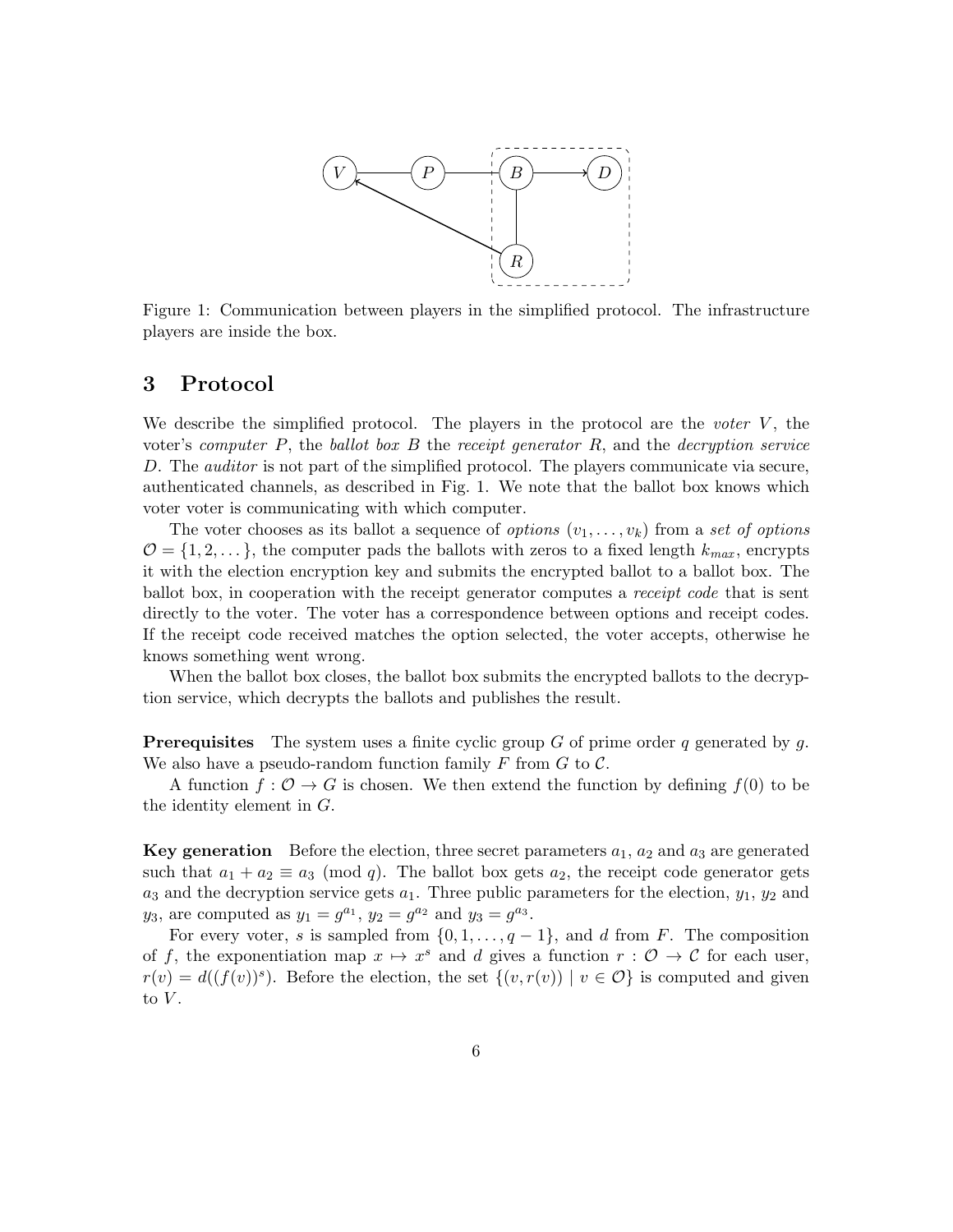

Figure 2: Protocol for submission of one option and generation of one receipt code.

**Vote submission** When the voter V wants to submit the ballot  $(v_1, \ldots, v_k)$ , the protocol proceeds as follows:

- 1. The voter sends  $(v_1, \ldots, v_k)$  to his computer P. The computer sets  $v_i = 0$ ,  $i =$  $k+1,\ldots,k_{max}$ .
- 2. For  $1 \le i \le k_{max}$ , the computer samples  $t_{1,i}$  from  $\{0,1,\ldots,q-1\}$ , computes  $(x_i,w_i)$  $(g^{t_{1,i}}, y_1^{t_{1,i}})$  $f_1^{(1,i} f(v_i))$  and sends  $((x_1, w_1), \ldots, (x_{k_{max}}, w_{k_{max}})$  to the ballot box B.
- 3. The ballot box computes  $\check{x}_i = x_i^s$  and  $\check{w}_i = w_i^s \check{x}_i^{a_2}$ . The pairs  $((\check{x}_1, \check{w}_1), \ldots, (\check{x}_{k_{max}}, \check{w}_{k_{max}}))$ and the voter's name is sent to R.
- 4. The receipt generator computes  $\tilde{r}_i = d(\tilde{w}_i \tilde{x}_i^{-a_3})$  and sends  $(\tilde{r}_1, \ldots, \tilde{r}_k)$  to the voter. (Note that  $k$  can be deduced from the number of non-identity decryptions.)
- 5. The voter verifies that every pair  $(v_i, \tilde{r}_i)$  is in the set of receipt codes received before the election, and if so consideres the ballot cast.

The protocol is summarized in Fig. 2.

Counting When the ballot box closes, it sends every voter's final submitted encrypted ballot to the decryption service, in random order. The decryption service decrypts all the ciphertexts and publishes the resulting ballots in random order.

### 3.1 Completeness

The protocol is complete if, when every participant is honest, the submitted ballots are eventually correctly decrypted, and the receipt codes sent to the voter matches the expected values.

Completeness is obvious, except for the receipt code received by the voter. We only need to argue that  $(v, \check{r})$  will always be in the computed set of receipt codes, that is, that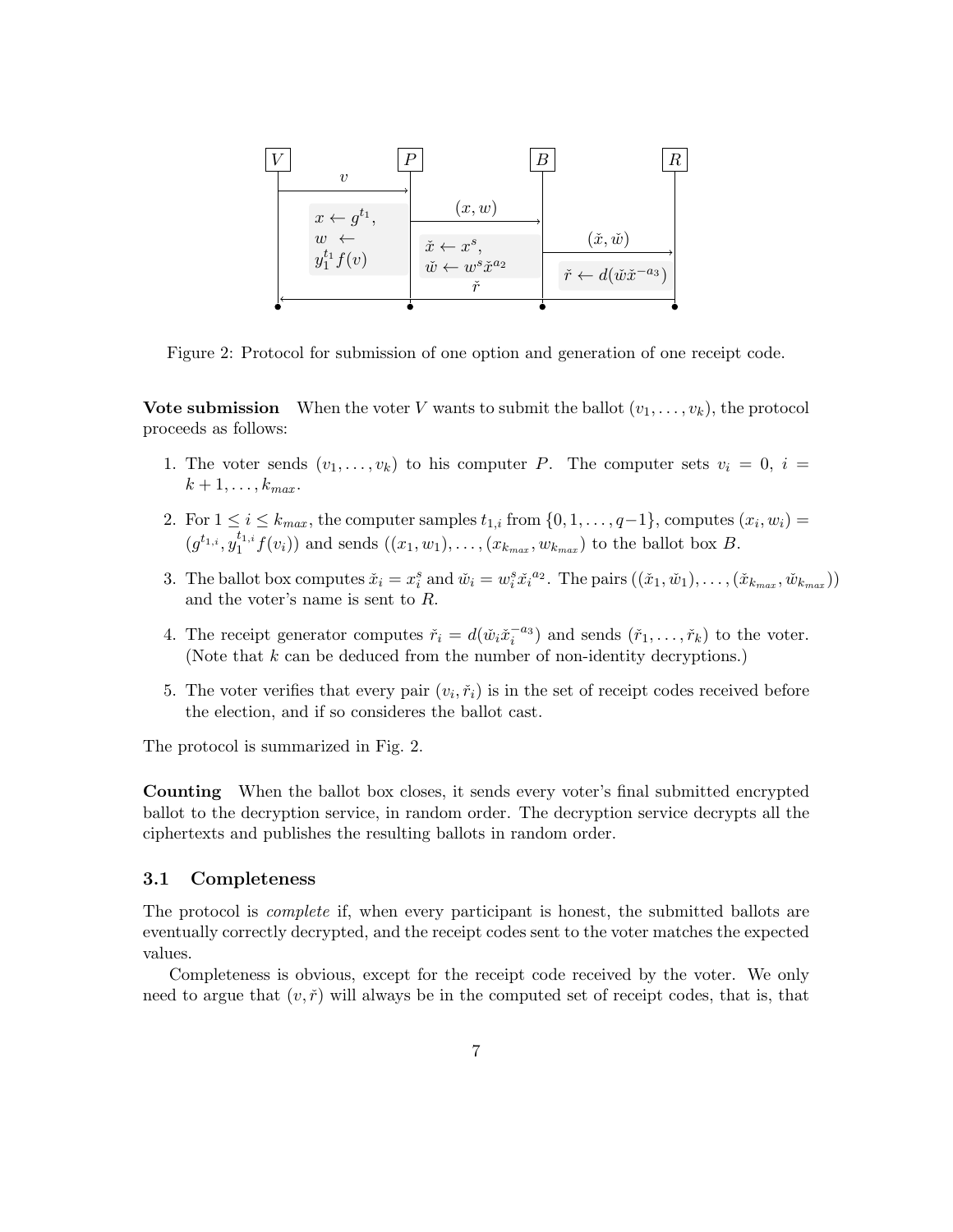$\check{r} = r(v)$ . We compute

$$
\check{w}\check{x}^{-a_3} = w^s \check{x}^{a_2} \check{x}^{-a_3} = w^s \check{x}^{-a_1} = w^s (x^s)^{-a_1} = (wx^{-a_1})^s = (f(v))^s.
$$

Completeness follows.

### 3.2 Security

This section argues informally about the security of the simplified protocol. We consider the following corruption model: (a) The voter and his computer are corrupted; (b) the voter's computer is corrupted; and (c) one of the infrastructure players is honest, but curious. We prove the following properties:

- 1. If a corrupt computer modifies a ballot, the voter will most likely discover this.
- 2. No honest, but curious infrastructure player will learn any non-trivial information about the ballots.

(a) By the assumption of authenticated channels, the ballot box can trivially ensure that at most one ballot is counted per voter. Submitting malformed ciphertexts will at most invalidate the voter's ballot, which we expressly permit.

(b) Suppose the computer submits  $(v'_1, \ldots, v'_{k'})$  instead of  $(v_1, \ldots, v_k)$ .

We know that the exponentiation map is a permutation on  $G$  and that  $f$  is an injection. Since  $d$  will look like a random function,  $f$  composed with a permutation composed with a random-looking function will again look like a random function from  $\mathcal{O}'$  to  $\mathcal{C}$ .

By Remark 2, the voter will accept the manipulation if and only if  $(v'_1, \ldots, v'_{k'}) \sim$  $(v_1, \ldots, v_k)$ . As long as the set C is sufficiently large, this probability will be small.

(c) We consider the three infrastructure players in turn. Since they are honest, but curious, we only need to simulate the input they would normally see, we do not need to model interaction with other parts of the system.

The ballot box Suppose we have an honest, but curious ballot box  $B^*$  that after the election is over looks at the ciphertexts and outputs some information about the ballots submitted.

Given a tuple  $(g, y_1, u_1, u_2)$  of elements from G, we shall employ  $B^*$  as follows:

- 1. Generate  $a_2$  and compute  $y_3 = y_1 g^{a_2}$ . Send  $a_2$  to  $B^*$ .
- 2. Instead of encrypting the encoded option  $f(v_i)$  as usual, we compute the encryption as  $(x_i, w_i) = (g^{t_{1,i}} u_1^{t'_i}, y_1^{t_{1,i}})$  $t_1^{t_1,i}u_2^{t'_i}f(v_i)$ , for some random  $t'_i$ .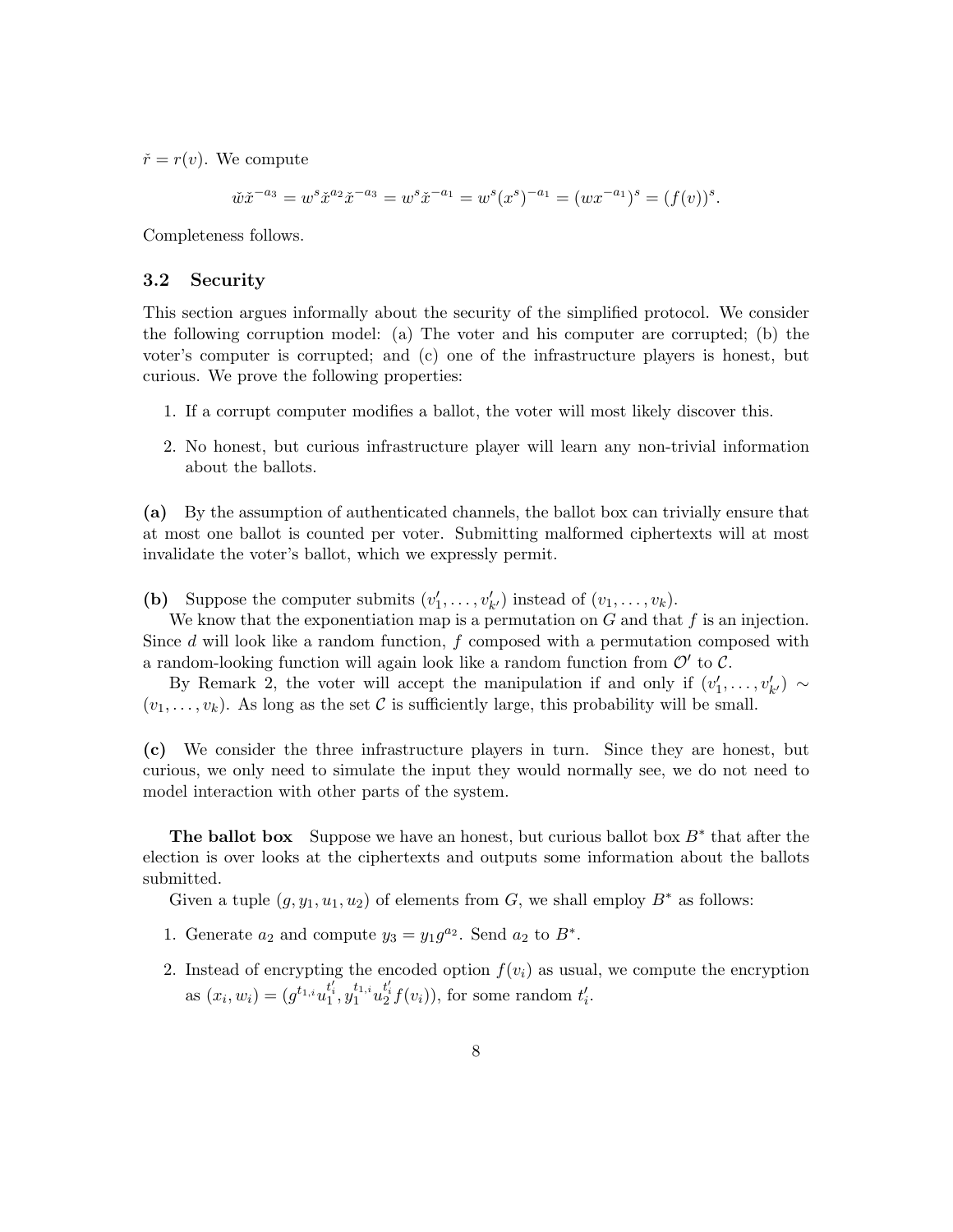If  $(g, y_1, u_1, u_2)$  is a Diffie-Hellman tuple, this will simulate the ballot box input perfectly. If  $(q, y_1, u_1, u_2)$  is not a Diffie-Hellman tuple, the ballot box input will contain no information at all about the ballots.

The conclusion is that if  $B^*$  can extract some information about the ballots, we have a distinguisher for the Decision Diffie-Hellman problem.

**The receipt generator** We shall now assume that the family of functions from  $\mathcal{O}$ to G given by  $v \mapsto f(v)^s$  is a pseudo-random function family, that is, functions sampled uniformly at random from the family are indistinguishable from functions sampled uniformly at random from the set of all possible functions from  $\mathcal O$  to  $G$ . We shall discuss this assumption and the choice of function  $f: \mathcal{O} \to G$ , as well as an alternative assumption, in Sect. 3.3.

Suppose we have an honest, but curious receipt generator  $R^*$  that after the election is over outputs some non-trivial information about the ballots submitted.

Given a function f and a function  $\rho : \mathcal{O} \to G$ , we use  $R^*$  as follows:

- 1. For the voters  $V_1, V_2, \ldots V_{j-1}$ , we choose random functions  $\rho_l : \mathcal{O} \to G$ ,  $1 \leq l < j$ .
- 2. Generate keys as usual for  $V_{j+1}, \ldots, V_N$  and use the functions  $\rho_l : v \mapsto f(v)^{s_l}, j <$  $l \leq N$ .
- 3. For  $V_j$ , we use the given function  $\rho$ .
- 4. For every ballot  $(v_1, \ldots, v_k)$  from a voter  $V_l$  with function  $\rho_l$ , we compute  $(\check{x}_i, \check{w}_i)$  as  $(g^{t'_i}, y_3^{t'_i} \rho_l(v_i)).$

If our function  $\rho$  comes from the family and  $j = 1$ , this will simulate the receipt generator input perfectly. If our function  $\rho$  is a random function and  $j = k_{max}$ , the receipt generator input will contain no non-trivial information about the ballots submitted.

After a standard hybrid argument, the conclusion is that if  $R^*$  can extract some nontrivial information about the ballots, we have a distinguisher for the function family.

The decryption service Since the decryption service sees the encrypted ballots in random order, it does not know which ballot originated with which voter, hence can extract no information about which ballot belongs to which voter.

### 3.3 Encoding Options as Group Elements

The Decision Diffie-Hellman problem can be formulated as follows:

Given  $(g_1, g_2) \in G \times G$  (where at least  $g_2$  is sampled at random), decide if  $(x_1, x_2) \in G \times G$  was sampled uniformly from the powers of  $(g_1, g_2)$  (i.e.  $(x_1, x_2) = (g_1^s, g_2^s)$  for some s), or uniformly from  $G \times G$ .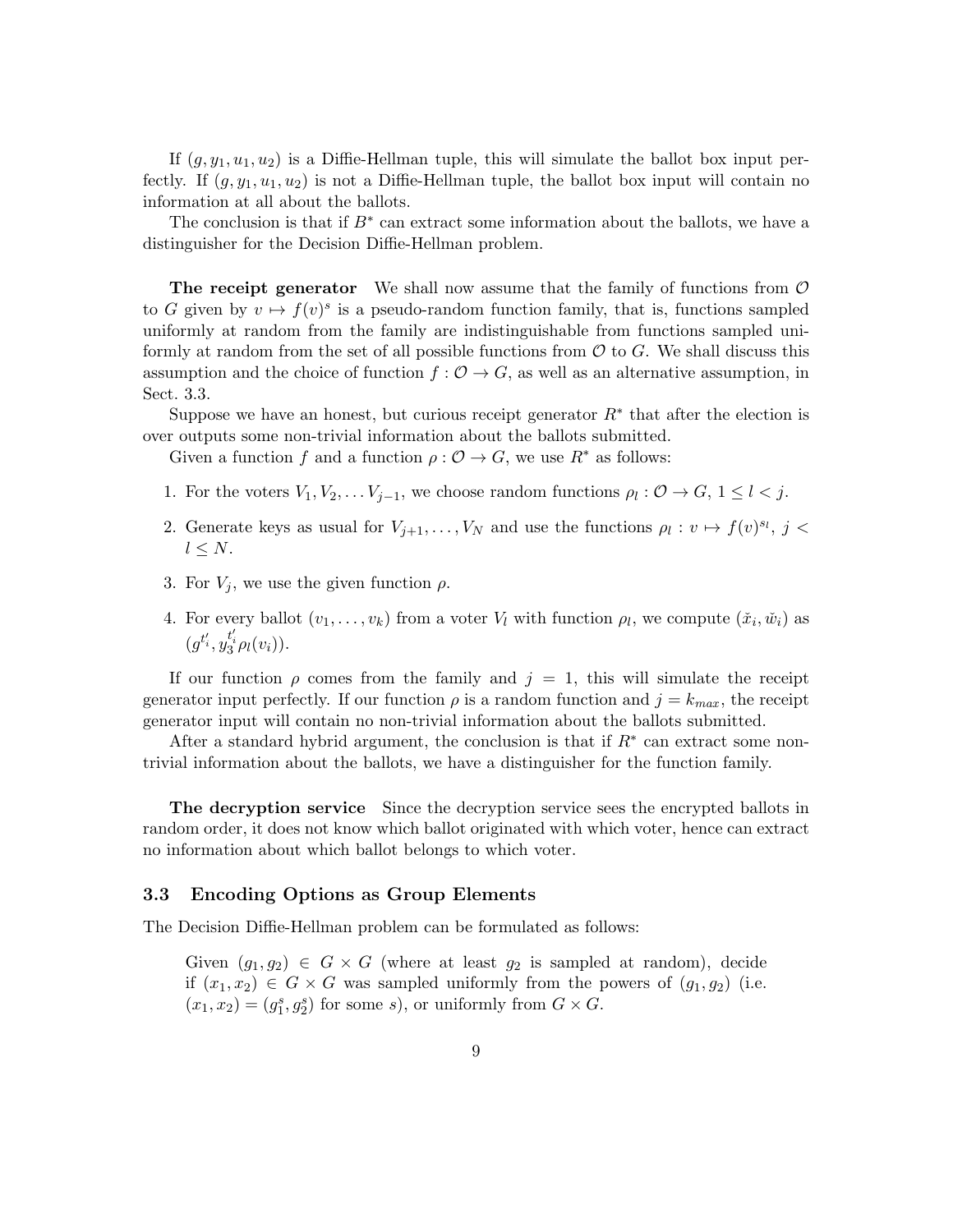It is well-known (e.g. [9, 11]) that this is equivalent to the following problem:

Given  $(g_1, \ldots, g_n) \in G^n$  (where at least  $g_2, \ldots, g_n$  are sampled at random), decide if  $(x_1, \ldots, x_n) \in G^n$  was sampled uniformly from the powers of  $(g_1, \ldots, g_n)$ (i.e.  $(x_1, \ldots, x_n) = (g_1^s, \ldots, g_n^s)$  for some s), or uniformly from  $G^n$ .

Therefore, if we choose a random injection  $\mathcal{O} \to G$  as our encoding function f, the assumption used to prove privacy against the receipt generator in the previous section follows easily from Decision Diffie-Hellman.

However, choosing a different encoding function will allow a significant (by a factor of 20-100) speedup of vote decryption. Let  $p$  be a safe prime, let  $G$  be the quadratic residues in  $\mathbb{F}_p^*$  and let L be a set of small primes whose images  $\{\ell_1, \ell_2, \ldots, \ell_n\}$  in  $\mathbb{F}_p^*$  are quadratic residues. Consider the following problem:

Given  $(\ell_1, \ldots, \ell_n) \in G^n$  as above, decide if  $(x_1, \ldots, x_n) \in G^n$  was sampled uniformly from the powers of  $(\ell_1, \ldots, \ell_n)$  (i.e.  $(x_1, \ldots, x_n) = (\ell_1^s, \ldots, \ell_n^s)$  for some s), or uniformly from  $G<sup>n</sup>$ .

Now, if f is any injection from  $\mathcal O$  into  $\{\ell_1, \ldots, \ell_n\}$ , the assumption used to prove privacy against the receipt generator in the previous section holds if the above problem is hard.

While this assumption is very similar to Decision Diffie-Hellman, it seems unlikely that it will be possible to prove that it follows from Decision Diffie-Hellman.

We currently believe that the best way to solve Decision Diffie-Hellman is to compute one of the corresponding discrete logarithms. It is known [15] that solving the static Diffie-Hellman problem with a fairly large number of oracle queries is easier than solving the discrete logarithm problem.

For fairly large n, a static Diffie-Hellman solver could be applied to decide the above problem. This would be faster than the fastest known solver for the Decision Diffie-Hellman problem in the same group. However, for our application,  $n$  will always be small, hence the static Diffie-Hellman solver can not be applied. It seems as if the best approach to solving the above decision problem is computing discrete logarithms.

Other approaches While the assumption discussed above is sufficient for security, it is not necessary. A weaker, sufficient condition would be if, given a permutation of a subset of  $\{\ell_1^s, \ldots, \ell_n^s\}$  for some random s, it was hard to deduce any information about the which primes were involved and what the permutation was.

The simplest case, which happily corresponds to the most common voting pattern, is that the receipt generator sees one group element, and must decide which prime was used to generate it. For reasons explained in Sect. 3.4, the receipt generator is also given a random generator  $g$  and  $g^s$ .

We do the calculations for the case when there are only two primes to decide between, say  $\ell_0$  and  $\ell_1$ . Let  $R^*$  be an algorithm that takes as input five group elements and outputs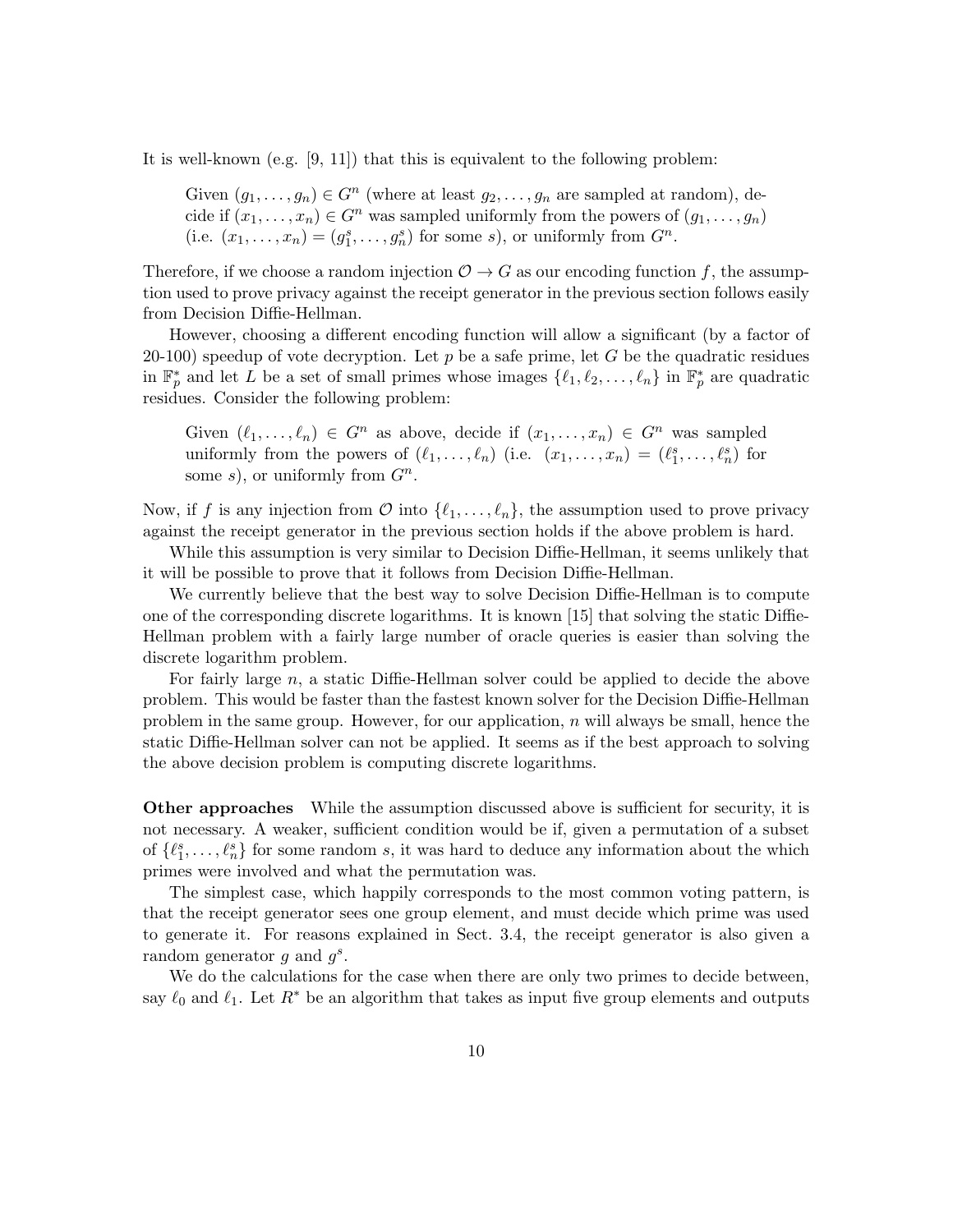0 or 1. Define

$$
p_{00} = \Pr[R^*(\ell_0, \ell_1, g, g^s, \ell_0^s) = 0],
$$
  
\n
$$
p_{11} = \Pr[R^*(\ell_0, \ell_1, g, g^s, \ell_1^s) = 1],
$$
 and  
\n
$$
p_{i, \text{rnd}} = \Pr[R^*(\ell_0, \ell_1, g, g^s, g^t) = i], i \in \{0, 1\},
$$

where s and t are sampled uniformly at random from  $\{0, 1, \ldots, q-1\}$ . Note that  $p_{0, \text{rnd}} =$  $1 - p_{1, \text{rnd}}$ , since the input distribution to  $R^*$  is identical for both probabilities.

We may define the advantage of  $R^*$  as  $|p_{00} + p_{11} - 1|$ . Observe that if  $|p_{00} - p_{0,\text{rnd}}|$ or  $|p_{11} - p_{1,\text{rnd}}|$  are large, we have a trivial solver for Decision Diffie-Hellman with the generator fixed to either  $\ell_0$  or  $\ell_1$ .

We may assume that  $p_{00} + p_{11} - 1 = 2\epsilon > 0$ . Then either  $p_{00} \ge 1/2 + \epsilon$  or  $p_{11} \ge 1/2 + \epsilon$ , so assume the former. Furthermore, let  $p_{00} - p_{0,\text{rnd}} = \mu$ . If  $|\mu| \geq \epsilon$ , we have an adversary against Decision Diffie-Hellman with the generator fixed to  $\ell_0$ , so assume  $|\mu| < \epsilon$ . Then

$$
p_{11} - p_{1,\text{rnd}} = 1 + 2\epsilon - p_{00} - (1 - p_{0,\text{rnd}}) = 2\epsilon - \mu \ge \epsilon,
$$

which means that we must have an adversary with advantage  $\epsilon$  against Decision Diffie-Hellman with the generator fixed to either  $\ell_0$  or  $\ell_1$ .

The same arguments applies to an  $R^*$  that can decide between multiple primes, he must lead to a successful adversary against Decision Diffie-Hellman with the generator fixed to one of the primes.

Unfortunately, the above argument breaks down if  $R^*$  is allowed to see multiple primes raised to the same power. It is possible that a more careful analysis could succeed here, though.

### 3.4 Active attacks

In this section, we briefly discuss how the full protocol will defend against active attacks from infrastructure insiders. The basic idea is that everyone should prove that they have faithfully executed the protocol. The computer proves knowledge of ciphertext content and the ballot box proves the correctness of its computations. In addition, the voter in cooperation with the computer signs the submitted ballot with a digital signature from a PKI, and the receipt generator signs a hash of the ballot which is then given to the voter as a second receipt.

We discuss each player in some detail.

The voter The voter must, in cooperation with the computer, sign the submitted ballot. Intuitively, this prevents a corrupt ballot box from inserting forged ballots, or falsely claiming that a given ballot belongs to someone else. With signed ballots, it is trivial to ensure that at most one ballot is counted per voter.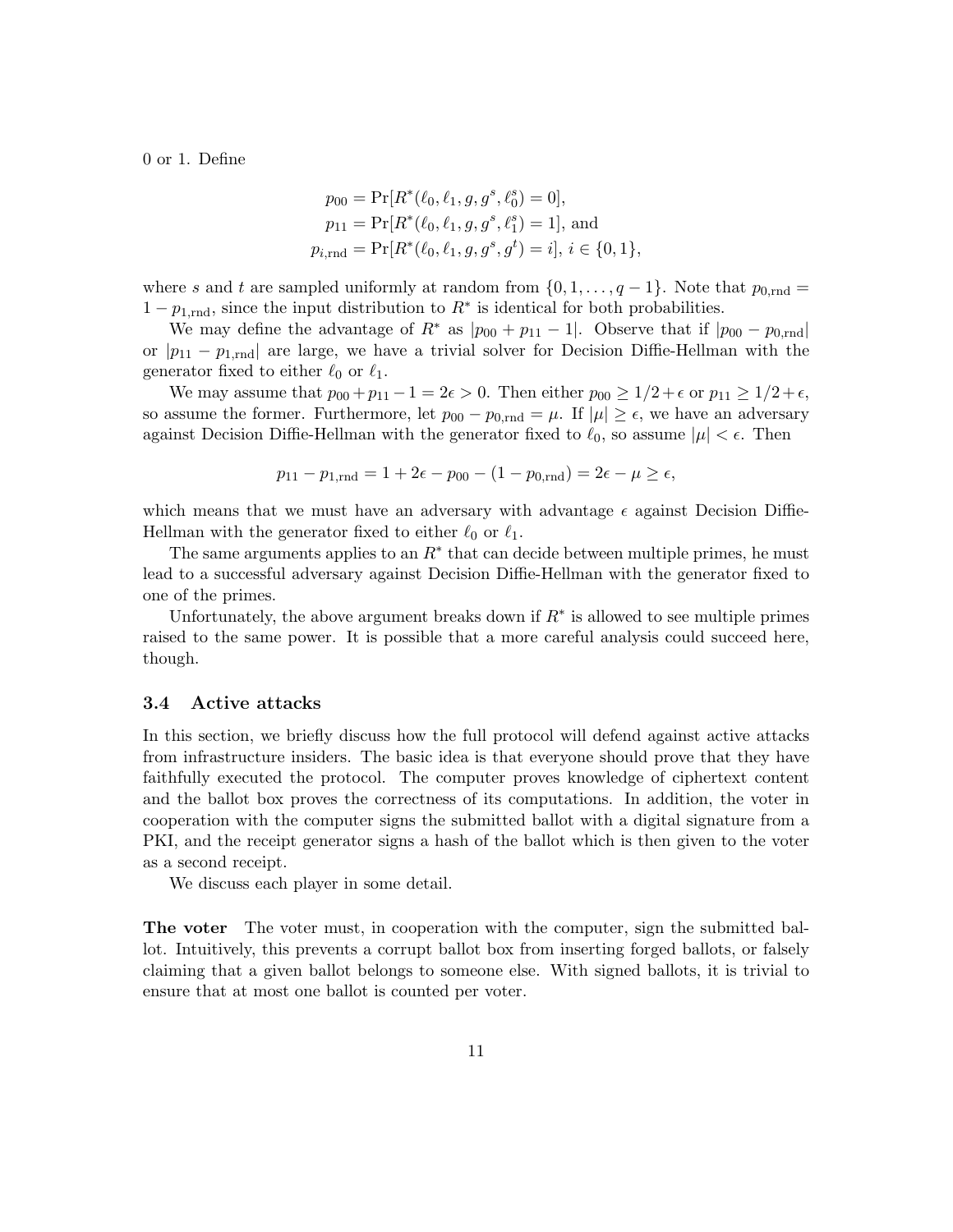The computer The computer should prove that it knows the content of every submitted ciphertext  $(x, w)$ . Intuitively, this is to prevent a corrupt ballot box from using a corrupt voter to submit honest voter's ciphertexts as its own, then learn the ballot contents from the receipt codes. Proof-theoretically, we will need to extract the vote from the ballot.

In theory, the proof of knowledge should have a proper online extractor [10], but morally a more efficient non-interactive Schnorr proof will do, even if we do not have a knowledge extractor for parallell composition.

The ballot box The ballot box must show the receipt generator the signed ballot, and also prove that  $(\check{x}_i, \check{w}_i)$  is computed correctly. Intuitively, this is to prevent a corrupt ballot box cooperating with a corrupt voter from misusing the receipt generator's decryption capability.

In order to verify correct computation, the receipt generator must now see the entire ballot, including the voter's signature and the computer's proofs of knowledge. To simplify the security proof, the ballot box will also randomize the ciphertext  $(\check{x}_i, \check{w}_i)$ , although we believe a somewhat more involved proof will allow us to dispense with the randomization.

The ballot box computes:

$$
(\bar{x}, \bar{w}) = (x^s, w^s),
$$
  
\n
$$
\hat{w} = \bar{x}^{a_2},
$$
  
\n
$$
(\tilde{x}, \tilde{w}) = (g^{t_2}, y_3^{t_2}),
$$
  
\n
$$
(\tilde{x}, \tilde{w}) = (\bar{x}\tilde{x}, \bar{w}\tilde{w}\tilde{w}).
$$

We need to hide  $\hat{w}$  and  $\tilde{w}$ . For this, we use ElGamal encryption with a random public key as a commitment scheme. We can then use the fact that ElGamal commitments are homomorphic, computationally hiding and unconditionally binding to create a reasonably efficient proof of correct computation, essentially based on a Schnorr proof of knowledge of a discrete logarithm. Interestingly, for this proof we do not need an online extractor.

**Receipt generator** The receipt generator verifies the voter's signature and every proof, then signs a hash of the ballot and returns the signature to the ballot box (who should forward the signature to the voter's computer). Without this signature, the voter's computer will not inform the user that the ballot has been accepted. If the ballot box discards a ballot, this signature will allow a voter to prove, in cooperation with the auditor, that his ballot was discarded.

We summarize the submission of a ballot and generation of receipt codes in the following diagram. Here,  $\pi$  and  $\check{\pi}_i$  are non-interactive proofs,  $h_b$  is a hash of the encrypted ballot, and  $\sigma_V$  and  $\sigma_R$  are signatures.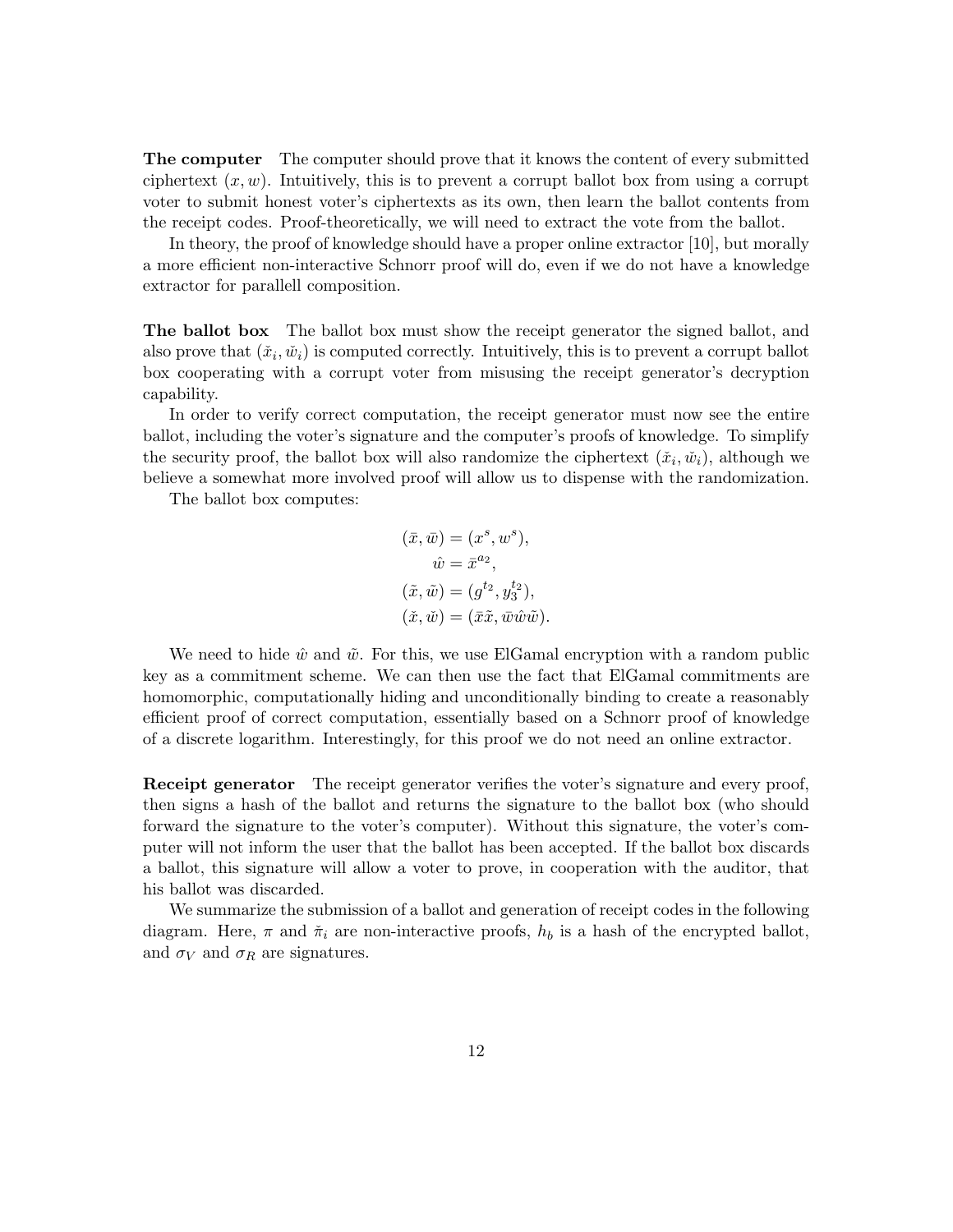

Decryption service The decryption service is a reasonably standard system consisting of a mix net followed by verifiable decryption. The mix net is similar to randomized partial checking [14] or "almost entirely correct mixing" [1]. We defer the description and analysis to the full version of the paper.

Auditor The auditor receives the entire content of the ballot box and a list of hashes of encrypted ballots seen by the receipt generator. The auditor verifies the content of the ballot box (signatures and proofs), that no ballots have been inserted or lost compared to the receipt generator list and computes on its own a list of encrypted ballots that should be counted. The auditor compares this list to the ciphertexts input to the mix net, then verifies the proofs offered by the mix net and the decryption service. The auditor also publishes hashes of every ballot, so that voters can verify that their ballots were included in the count.

# 4 Conclusion

We have described a simplified version of the cryptographic protocol that will be used in the Norwegian goverment's e-voting experiment in 2011 and analysed its security. While this method relies on a new and untested cryptographic assumption for security from the receipt generator, we believe this is justified for the following reasons:

- The receipt generator will be quite well protected, and a compromise of this system is quite unlikely.
- Most voters submit ballots with exactly one option. For such ballots, the problem facing the receipt generator is essentially equivalent to Decision Diffie-Hellman with a fixed generator, and it would be quite surprising if any such problem was easy.
- While the efficiency gains for mixing and decryption are significant, it is possible to sacrifice these gains to get a less efficient system whose security is based entirely on Decision Diffie-Hellman.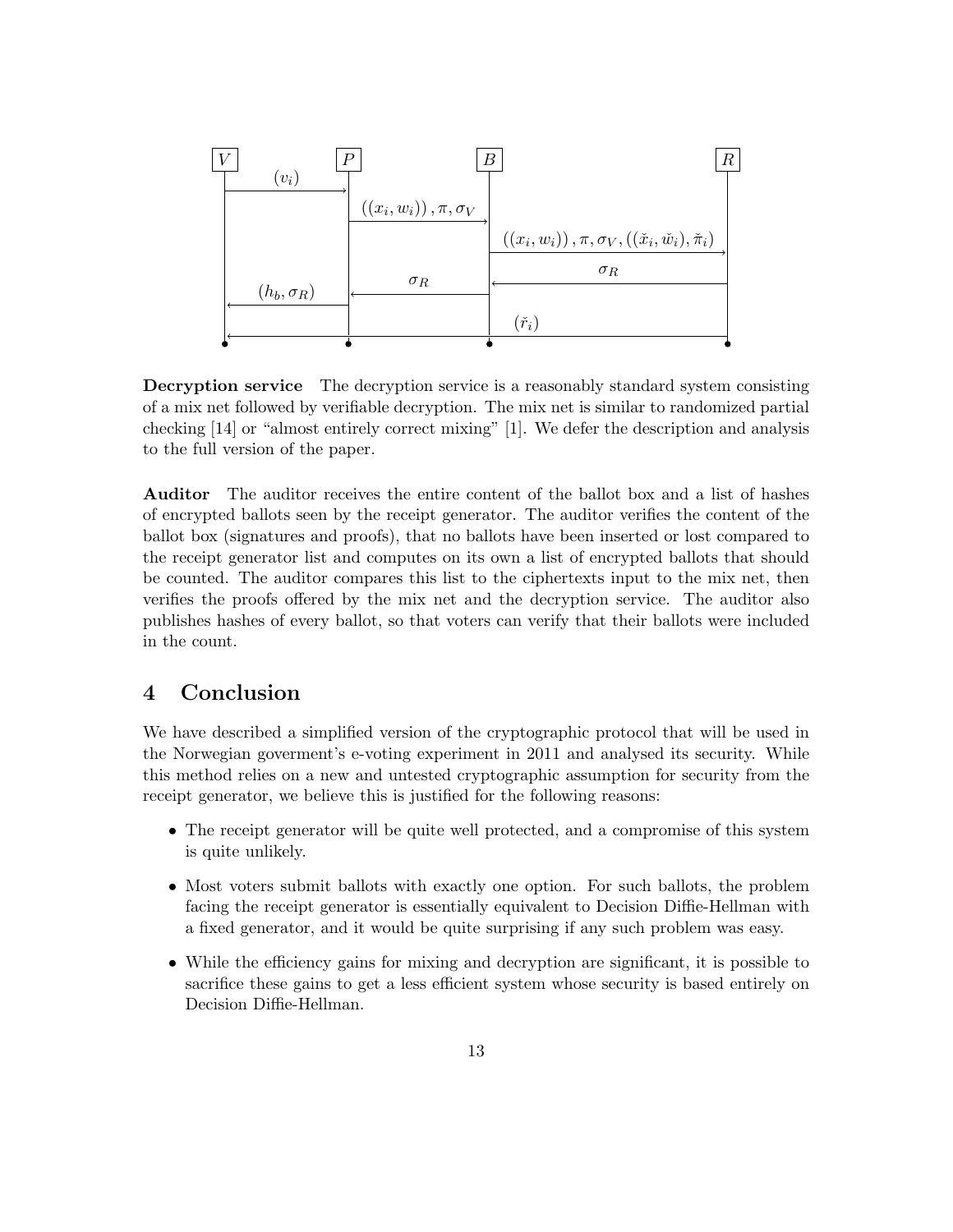Future work There are several ways in which the full protocol or its analysis can be extended. One possible idea is to have the voter's computer generate ciphertexts  $(\hat{x}_i, \hat{w}_i)$ and prove that they have the same decryptions as the ciphertexts  $(x_i, w_i)$ . Then the ballot box computes  $(\check{x}, \check{w})$  directly, obviating the need for the secret key  $y_2$  and the relationship  $y_1 + y_2 \equiv y_3$ . To prevent the receipt generator from simply decrypting  $(\hat{x}_i, \hat{w}_i)$ , the voter's computer must actually submit a commitment to  $\hat{w}_i$  as well as an opening that is only seen by the ballot box. Every proof must then work with the commitment, most likely increasing total computational load.

If both the ballot box and the receipt generator are compromised and cooperate, election privacy will still be lost even if the election decryption key is not revealed. The reason is of course that the ballot box and the receipt generator together could decrypt  $(\hat{x}_i, \hat{w}_i)$ . However, if the system is only partially compromised (say, the keys and the content of the ballot box leak after the election), it is possible to preserve election privacy if  $(\hat{x}_i, \hat{w}_i)$  and  $(\check{x}_i, \check{w}_i)$  are discarded after use. It is unclear if the modest increase in robustness justifies the cost.

If the public key infrastructure in use provides each voter with a public key encryption functionality, in addition to the identification and signature functionality, it might be possible to move the entire computation of  $(\check{x}, \check{w})$  to the voter's computer. This should be safe because the receipt generator applies a secret, pseudo-random function to the decryption to get the receipt codes. In such a scheme, the ballot box might not need any secret keys at all, a significant system simplification.

## References

- [1] Dan Boneh and Philippe Golle. Almost entirely correct mixing with applications to voting. In Vijayalakshmi Atluri, editor, ACM Conference on Computer and Communications Security, pages 68–77. ACM, 2002.
- [2] e-voting security study. CESG, United Kingdom, July 2002. Issue 1.2.
- [3] David Chaum. Untraceable electronic mail, return addresses, and digital pseudonyms. Commun. ACM, 24(2):84–88, 1981.
- [4] David Chaum. Surevote. www.surevote.com, 2000.
- [5] David Chaum. Secret-ballot receipts: True voter-verifiable elections. IEEE Security & Privacy, 2(1):38–47, 2004.
- [6] David Chaum, Peter Y. A. Ryan, and Steve A. Schneider. A practical voter-verifiable election scheme. In Sabrina De Capitani di Vimercati, Paul F. Syverson, and Dieter Gollmann, editors, ESORICS, volume 3679 of Lecture Notes in Computer Science, pages 118–139. Springer, 2005.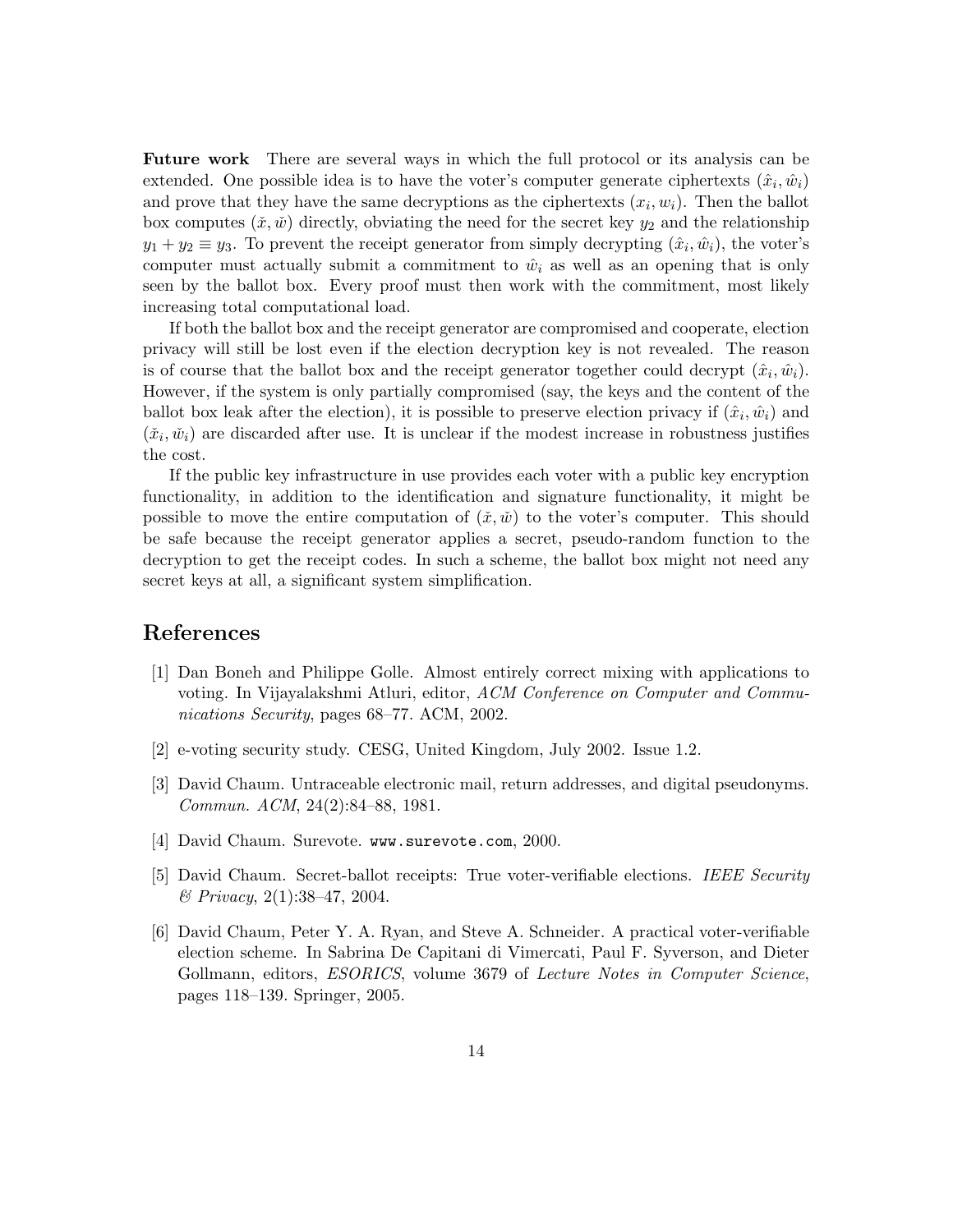- [7] Josh D. Cohen and Michael J. Fischer. A robust and verifiable cryptographically secure election scheme (extended abstract). In Proceedings of 26th Symposium on Foundations of Computer Science, pages 372–382. IEEE, 1985.
- [8] Ronald Cramer, Matthew K. Franklin, Berry Schoenmakers, and Moti Yung. Multiautority secret-ballot elections with linear work. In Ueli M. Maurer, editor, EURO-CRYPT, volume 1070 of Lecture Notes in Computer Science, pages 72–83. Springer, 1996.
- [9] Ivan Damg˚ard, Kasper Dupont, and Michael Østergaard Pedersen. Unclonable group identification. In Serge Vaudenay, editor, EUROCRYPT, volume 4004 of Lecture Notes in Computer Science, pages 555–572. Springer, 2006.
- [10] Marc Fischlin. Communication-efficient non-interactive proofs of knowledge with online extractors. In Victor Shoup, editor, CRYPTO, volume 3621 of Lecture Notes in Computer Science, pages 152–168. Springer, 2005.
- [11] Kristian Gjøsteen. A latency-free election scheme. In Tal Malkin, editor, CT-RSA, volume 4964 of Lecture Notes in Computer Science, pages 425–436. Springer, 2008.
- [12] Jens Groth. A verifiable secret shuffle of homomorphic encryptions. In Yvo Desmedt, editor, Public Key Cryptography, volume 2567 of Lecture Notes in Computer Science, pages 145–160. Springer, 2003.
- [13] Sven Heiberg, Helger Lipmaa, and Filip van Laenen. On achieving e-vote integrity in the presence of malicious trojans. Submission to the Norwegian e-Vote 2011 tender, August 2009.
- [14] Markus Jakobsson, Ari Juels, and Ronald L. Rivest. Making mix nets robust for electronic voting by randomized partial checking. In Dan Boneh, editor, USENIX Security Symposium, pages 339–353. USENIX, 2002.
- [15] Antoine Joux, Reynald Lercier, David Naccache, and Emmanuel Thomé. Oracleassisted static diffie-hellman is easier than discrete logarithms. In Matthew G. Parker, editor, IMA Int. Conf., volume 5921 of Lecture Notes in Computer Science, pages 351–367. Springer, 2009.
- [16] Ari Juels, Dario Catalano, and Markus Jakobsson. Coercion-resistant electronic elections. Cryptology ePrint Archive, Report 2002/165, 2002. http://eprint.iacr. org/.
- [17] C. Andrew Neff. A verifiable secret shuffle and its application to e-voting. In ACM Conference on Computer and Communications Security, pages 116–125, 2001.